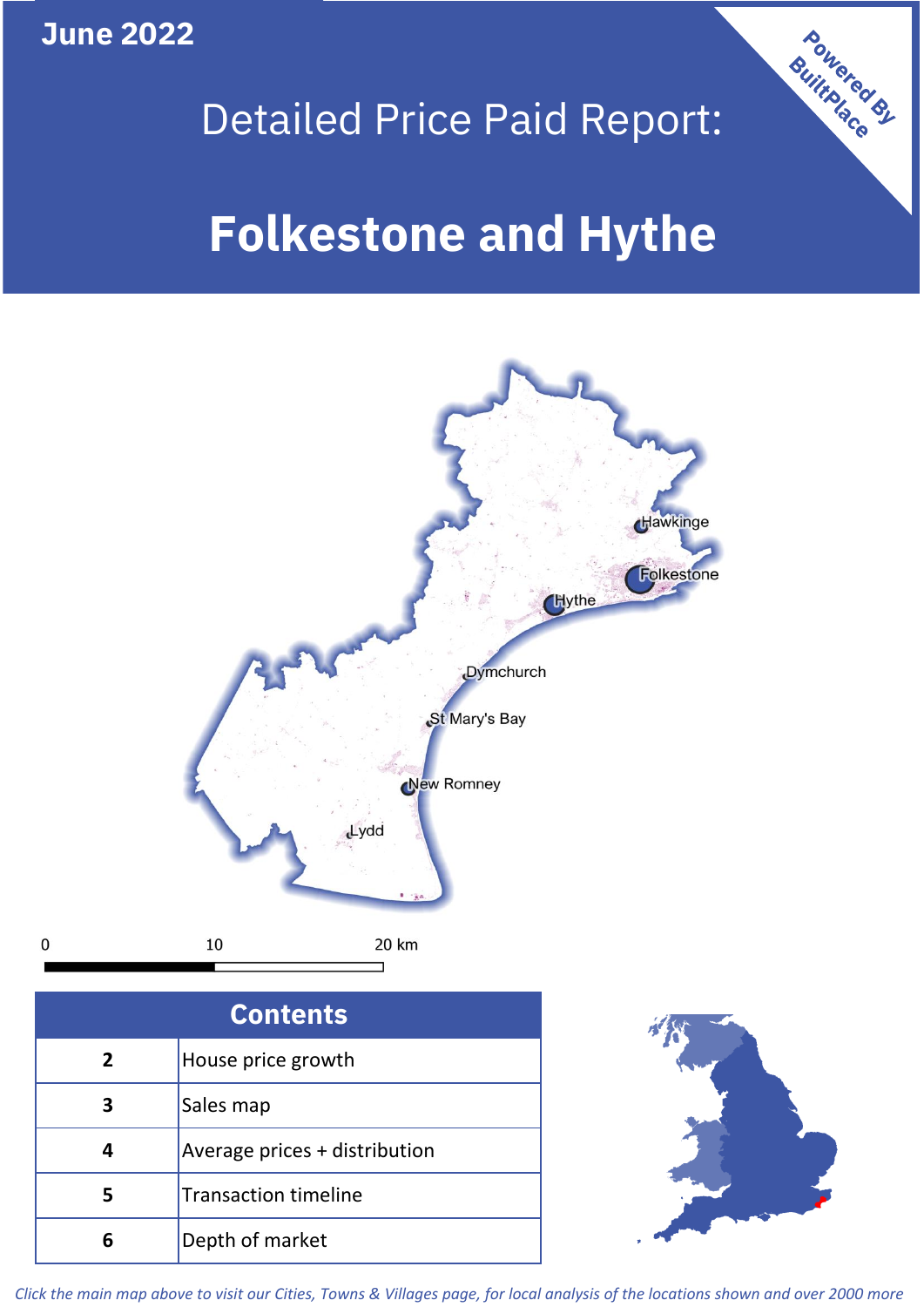#### **Headline Data**

|                     | <b>Current level</b> | 3 month | <b>Annual</b> | 5 year | 10 year |
|---------------------|----------------------|---------|---------------|--------|---------|
| <b>House prices</b> | £321,699             | 4.1%    | 16.1%         | 37.2%  | 89.0%   |
| <b>Transactions</b> | 2,278                | $-9.4%$ | 34.4%         | 3.3%   | 52.9%   |

## **House Price Growth (April 2022 data)**

#### *Annual Change in House Prices*



House prices in Folkestone and Hythe grew by 16.1% in the 12 months to April 2022 (based on 3-month smoothed data). By comparison national house prices grew by 10.7% and prices in the South East grew by 11.5% over the same period.

Folkestone and Hythe house prices are now 63.7% above their previous peak in 2007, compared to +60.7% for the South East and +52.9% across England.



#### *Year-To-Date Change in House Prices, December to April*

Local prices have grown by 6.4% in 2022 so far, compared to growth of 2.5% over the same period last year.

#### *Source: OS OpenData; UK House Price Index (Contains HM Land Registry data © Crown copyright)*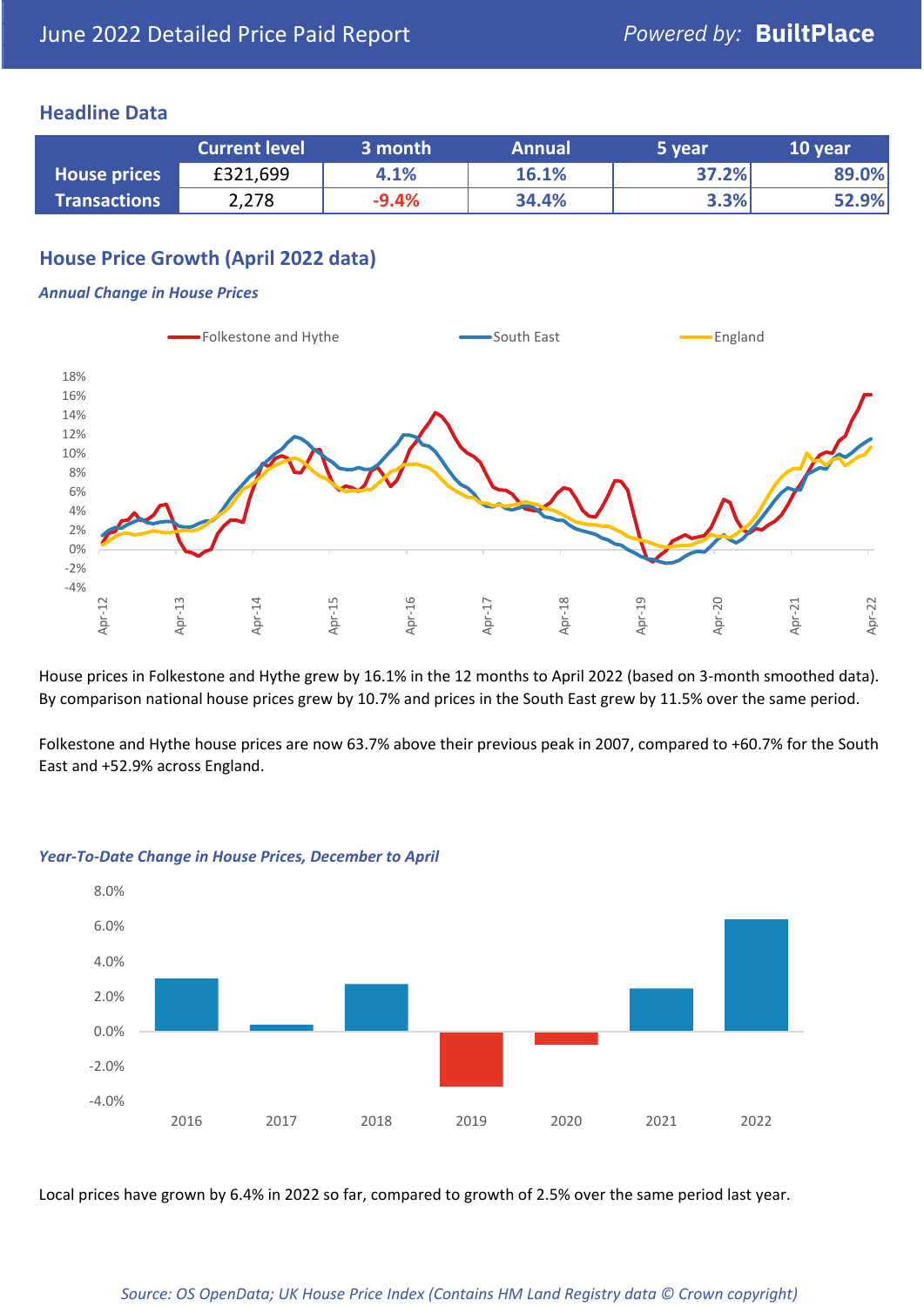## **House Price Map**

#### *12 months to April 2022*



*Each point is one postcode, coloured by the average value relative to all sales in this local authority (price bands are LA-specific quintiles).*

## **Map Key**

| Min      | <b>Max</b> |                            |
|----------|------------|----------------------------|
| Up to    | £207,000   | 1st quintile / lowest 20%  |
| £207,000 | £267,000   | 2nd quintile               |
| £267,000 | £326,000   | 3rd quintile               |
| £326,000 | £430,000   | 4th quintile               |
| £430,000 | and over   | 5th quintile / highest 20% |

#### *Source: OS OpenData; UK House Price Index (Contains HM Land Registry data © Crown copyright)*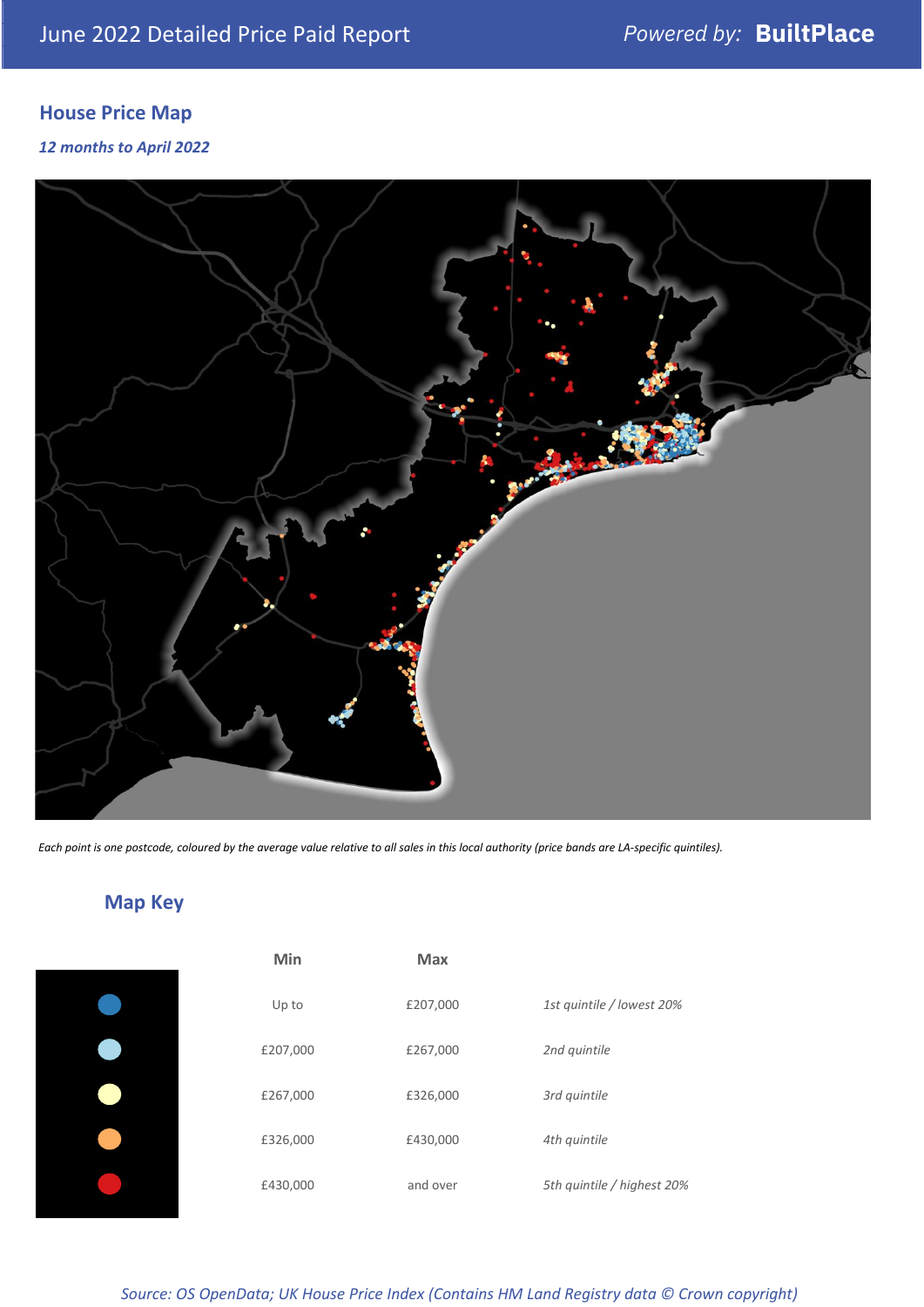## **Average House Price by Property Type**

#### *12 months to April 2022*



|                 | <b>New</b> | <b>Second hand</b> |  |  |
|-----------------|------------|--------------------|--|--|
| <b>Flat</b>     | £278,333   | £198,627           |  |  |
| <b>Terraced</b> | £243,186   | £268,982           |  |  |
| Semi-detached   | £298,923   | £345,301           |  |  |
| <b>Detached</b> | £442,404   | £508,965           |  |  |

## **House Price Distribution by Year**

*All properties, by price band and calendar year (2020 = year to date)*

|                    | 1997 | 2002 | 2007 | 2012 | 2017 | 2019 | 2020 |
|--------------------|------|------|------|------|------|------|------|
| <b>Under £100k</b> | 87%  | 47%  | 6%   | 10%  | 5%   | 2%   | 2%   |
| £100-200k          | 12%  | 44%  | 54%  | 50%  | 28%  | 16%  | 15%  |
| E200-300k          | 1%   | 7%   | 27%  | 26%  | 38%  | 33%  | 34%  |
| £300-400k          | 0%   | 1%   | 7%   | 8%   | 17%  | 25%  | 21%  |
| £400-500k          | 0%   | 1%   | 3%   | 3%   | 7%   | 11%  | 11%  |
| £500k-1m           | 0%   | 0%   | 2%   | 2%   | 5%   | 11%  | 15%  |
| £1-2m              | 0%   | 0%   | 0%   | 0%   | 0%   | 1%   | 3%   |
| <b>Over £2m</b>    | 0%   | 0%   | 0%   | 0%   | 0%   | 0%   | 0%   |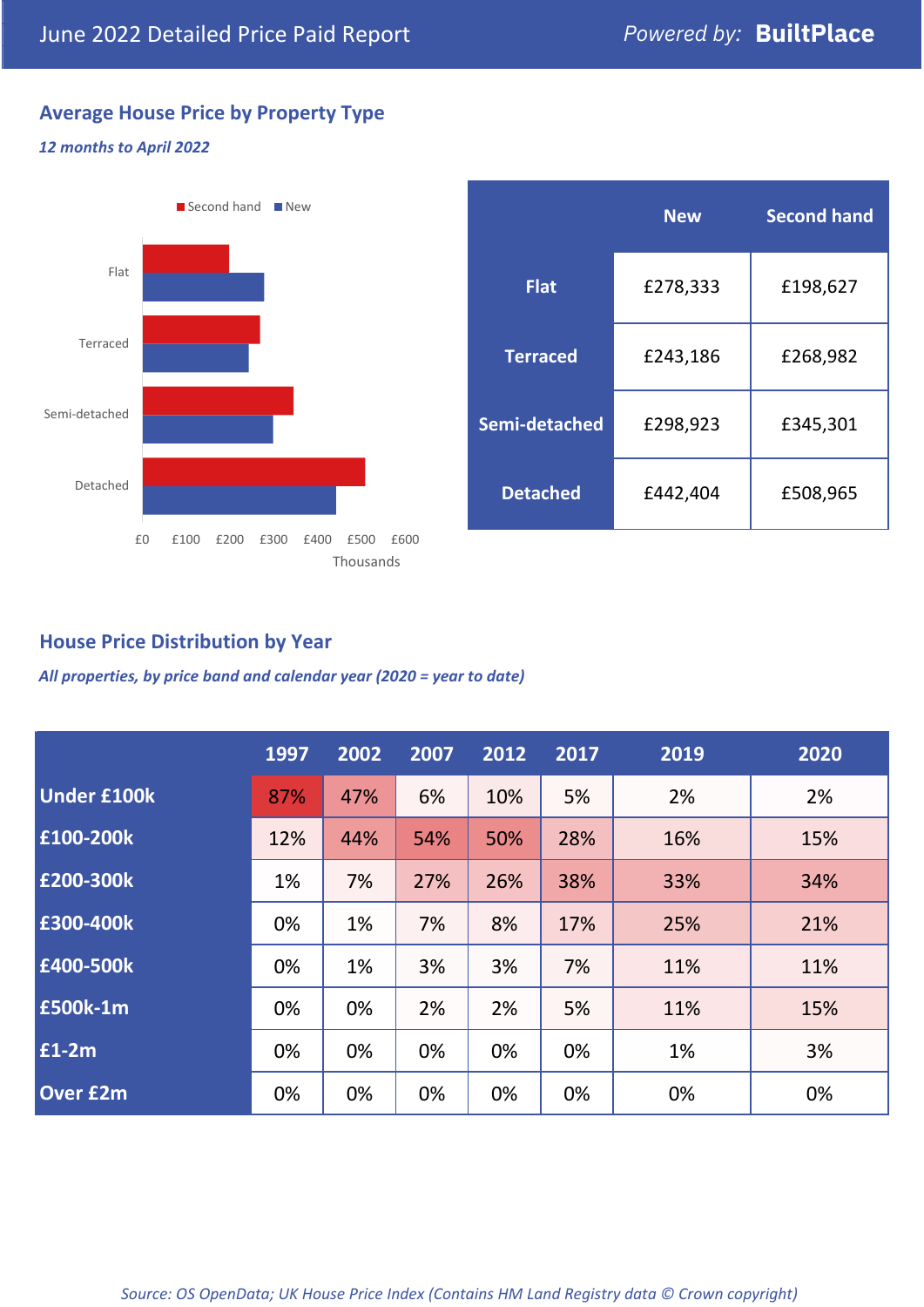## **Transactions (February 2022 data)**

*Annual Transactions, Indexed (2001-05 average = 100)*



There were 2,278 transactions in Folkestone and Hythe during the 12 months to February 2022. This is 84% of the average from 2001-05 and suggests activity is below pre-downturn levels.

Transactions in Folkestone and Hythe have grown by 1.7% since 2014, compared to changes of -9.9% for South East and - 7.7% for England.



#### *Cash and New Build Sales as % of Total, by Year*

*Note: The data on this page EXCLUDES transactions identified as transfers under a power of sale/repossessions, buy-to-lets (where they can be identified by a mortgage), and transfers to non-private individuals - i.e. it comprises only Land Registry 'A' data.*